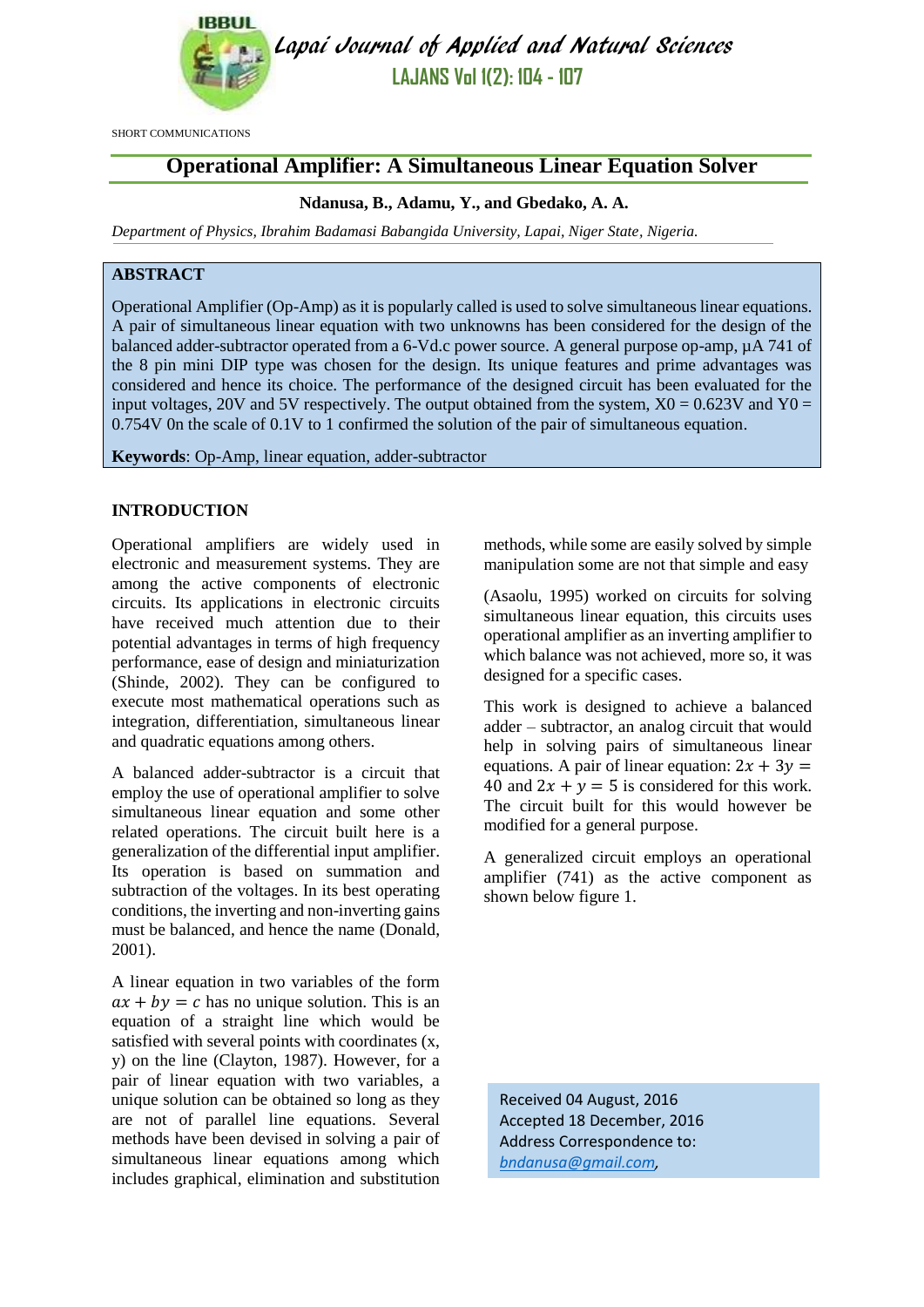

Figure 1: A generalized balanced

## **DESIGN OF A BALANCED ADDER-SUBTRACTOR CIRCUIT**

In a balanced adder – subtractor, the loop gain in both directions is equalled (i.e. inverting and non-inverting).

Considering figure 1, therefore,

$$
\frac{R_f}{R_1} + \frac{R_f}{R_2} + \dots + \frac{R_f}{R_m} = \frac{R'_f}{R'_1} + \frac{R'_f}{R'_2} + \dots + \frac{R'_f}{R'_n}
$$

The output voltage  $V_0$  in both cases is given as

$$
V_0 = \left(V_1' \frac{R'_f}{R'_1} + V_2' \frac{R'_f}{R'_2}\right) - \left(V_1 \frac{R_f}{R_1} + V_2 \frac{R_f}{R_2}\right)
$$
  
................. (2)

The pair of simultaneous linear equation

| Can be expressed as |  |
|---------------------|--|
|                     |  |
|                     |  |
|                     |  |

Equation (5) and (6) shows that, the mathematical operation in solving for X and Y is that of addition and multiplication by a constant coefficient which can be achieved using electrical signals.

In the computation of analog, the variables are represented continuously by voltages. In this case, a scale of 0.1V equals 1V is chosen for it will contain all possible solutions for our simultaneous linear equation.  $X = 15$  would therefore equal  $1.5V$  at  $X$  – output region.

With the chosen scale, equation (5) becomes

$$
X = 20 \frac{R'_f}{R'_1} - \frac{R_f}{R_1} y \dots \dots \dots \dots \dots \dots \dots \dots \dots \dots \dots \dots \dots \tag{7}
$$

A positive number is fed in on the non inverting input with gain set at unity i.e.  $\frac{R'_f}{R'}$  $\frac{n_f}{R_1'}$  = 1. Therefore,  $R_f$  =  $R_1$ ' and so, for ease, equals 100K $\Omega$  and  $R_1$  $= 68K\Omega$ .

The values obtained forms the bases for the first stage of the amplifier as shown in figure 2. Another resistor  $R_x$  was introduced at the noninverting input to achieve a gain of 5, i.e.  $\frac{R'_f}{R}$  $\frac{N_f}{R_1'} = 5.$ Thus, the gain for both inverting and noninverting equal 1.5;

 $R_x = 200KΩ$ .



Figure 2: A circuit for  $X = 20 - 1.5y$ .

The second stage of the amplifier is set to solve for y. Since  $Y = 5 - 2x$ , it follows that

$$
y = 5\frac{R'_f}{R'_1} - \frac{R_f}{R_1}x
$$
................. (8)

Where  $\frac{R_f}{R_1} = 2$  and  $\frac{R'_f}{R'_1}$  $\frac{R_f}{R_1'} = 1$ .  $R_f = R_f' = 100K\Omega$ , hence  $R_1 = 47K\Omega$  and  $R_1 = 100K\Omega$ . These two values give an inverting gain of 2 which is not equal to the non inverting gain of 1 as set. To achieve the set target balance, a zero input of gain 1 is added to non inverting side i.e.  $\frac{R_f'}{R}$  $\frac{y}{R'_y} = 1,$ hence  $R_y$ <sup>'</sup> = 100KΩ. Thus, the second stage of the amplifier is obtained as shown in figure 3.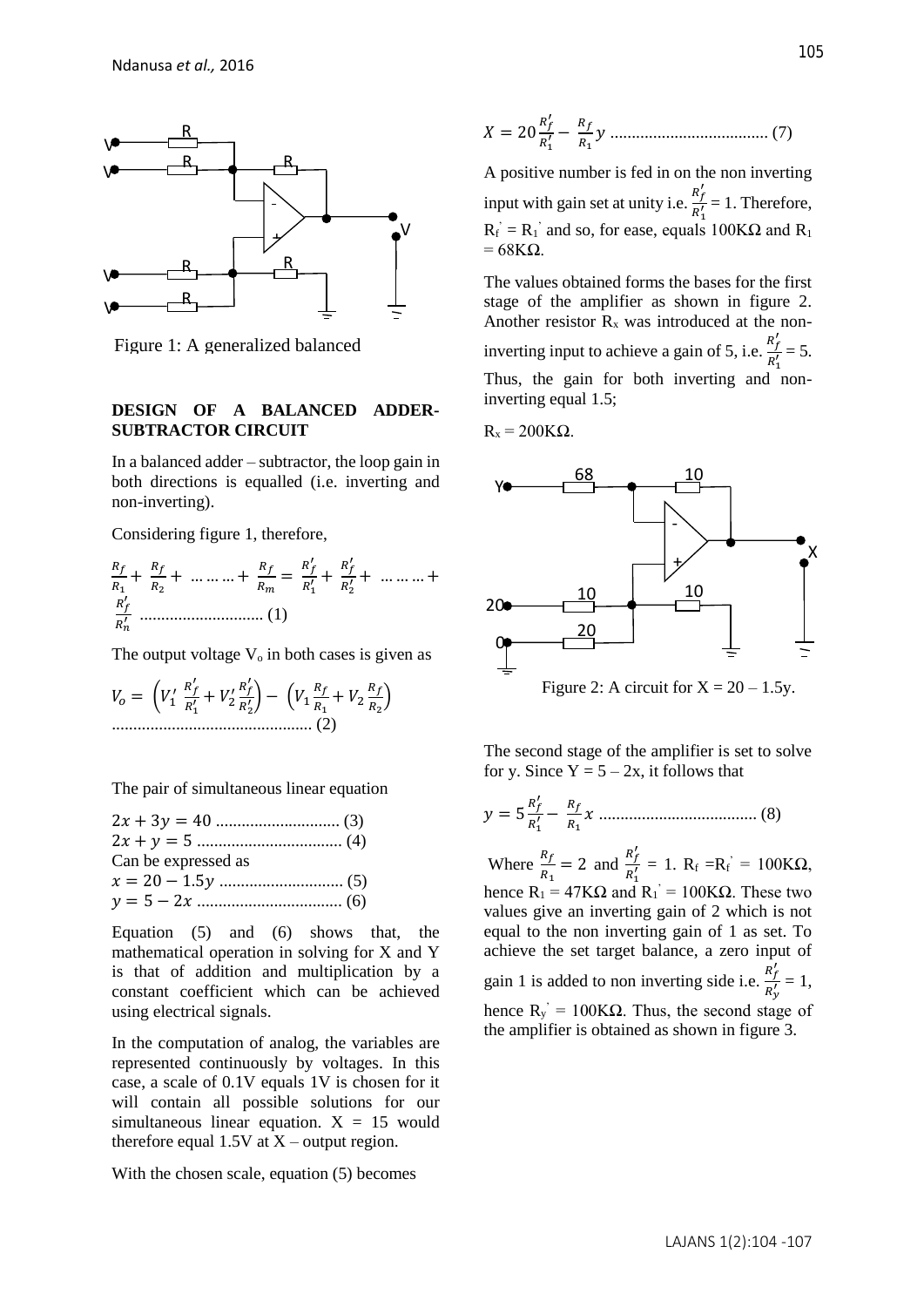

Figure 3: A circuit for  $Y = 5 - 2x$ .

For any pair of simultaneous linear equation, the solution of X and Y are interdependent. Hence the two stages of the amplifiers above (figure 2 and figure 3) are cascaded back – back such that the output of stage which solve for X is connected to serve as input to the X-input of the stage which solved for Y, while the output the stage that solve for Y serves as the Y-input for solving x. This is represented in figure 4 shown below. The two stages of the electronic components were coupled on a single board as one circuit of the designed balanced summer – subtractor for solving a pair of simultaneous linear equations.



Figure 4: Circuit for solving simultaneous linear equation  $2x + 3y = 40$  and  $2x + y = 5$ .